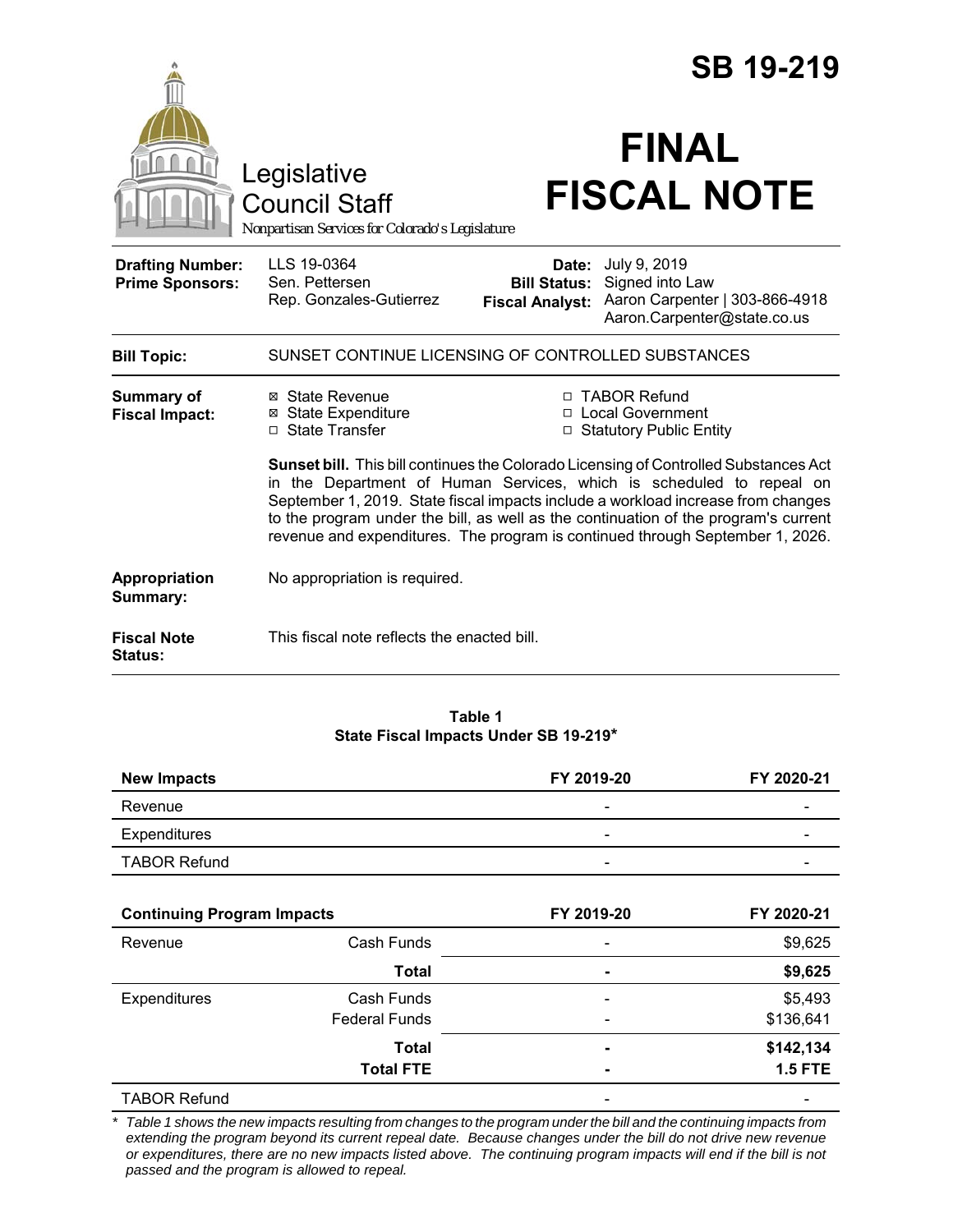July 9, 2019

# **Summary of Legislation**

Under current law, the Colorado Licensing of Controlled Substances Act in the Department of Human Services (DHS) is scheduled to repeal on September 1, 2019. This bill extends the repeal date to September 1, 2026, and implements several recommendations from the sunset report. These changes include:

- requiring the DHS to develop and implement an information technology system by July 1, 2020, to track complaints made against a licensee and any disciplinary actions taken;
- requiring the DHS to develop or procure a secure online central registry by July 1, 2020 to register patients treated in a substance use disorder treatment program;
- requires the DHS to develop separate policies for the Colorado Licensing Controlled Substances Act and the Alcohol Use Education, Prevention, and Treatment Program; and
- repealing references to research as a regulated activity under the act.

## **Continuing Program Impacts**

Based on the department's FY 2019-20 budget request, the DHS is expected to have revenue of \$9,625 and expenditures of \$142,134 to administer the controlled substance licensing program. If this bill is enacted, current revenue and expenditures will continue for the program starting in FY 2020-21. This continuing revenue is subject to state TABOR limits. If this bill is not enacted, the program will end on September 1, 2020, following a wind-down period, and state revenue and expenditures will decrease starting in FY 2020-21 by the amounts shown in Table 1. The changes to the program that drive additional workload and costs are discussed in the State Expenditure section below.

### **State Expenditures**

Starting in FY 2019-20, this bill increases workload, and potentially costs, in the DHS to develop a complaint tracking system and an online patient registry. Currently, the DHS operates an existing central registry in the Office of Behavioral Health, which can be adapted to track patients registered with a treatment program with minimal additional cost or workload for the agency. In addition, the DHS is currently developing a complaint and disciplinary action tracking system, and no additional appropriations are required to complete this work. Should additional appropriations be required to complete the implementation of either system, it is assumed that the DHS will request funding through the annual budget process.

Lastly, in terms of regulations of substance use treatment researchers, the DHS has not issued any licenses to researchers. Therefore, the removal of th this license type will have no impact on state revenue or expenditures.

### **Effective Date**

This bill was signed into law by the Governor on May 23, 2019, and takes effect August 2, 2019, assuming no referendum petition is filed.